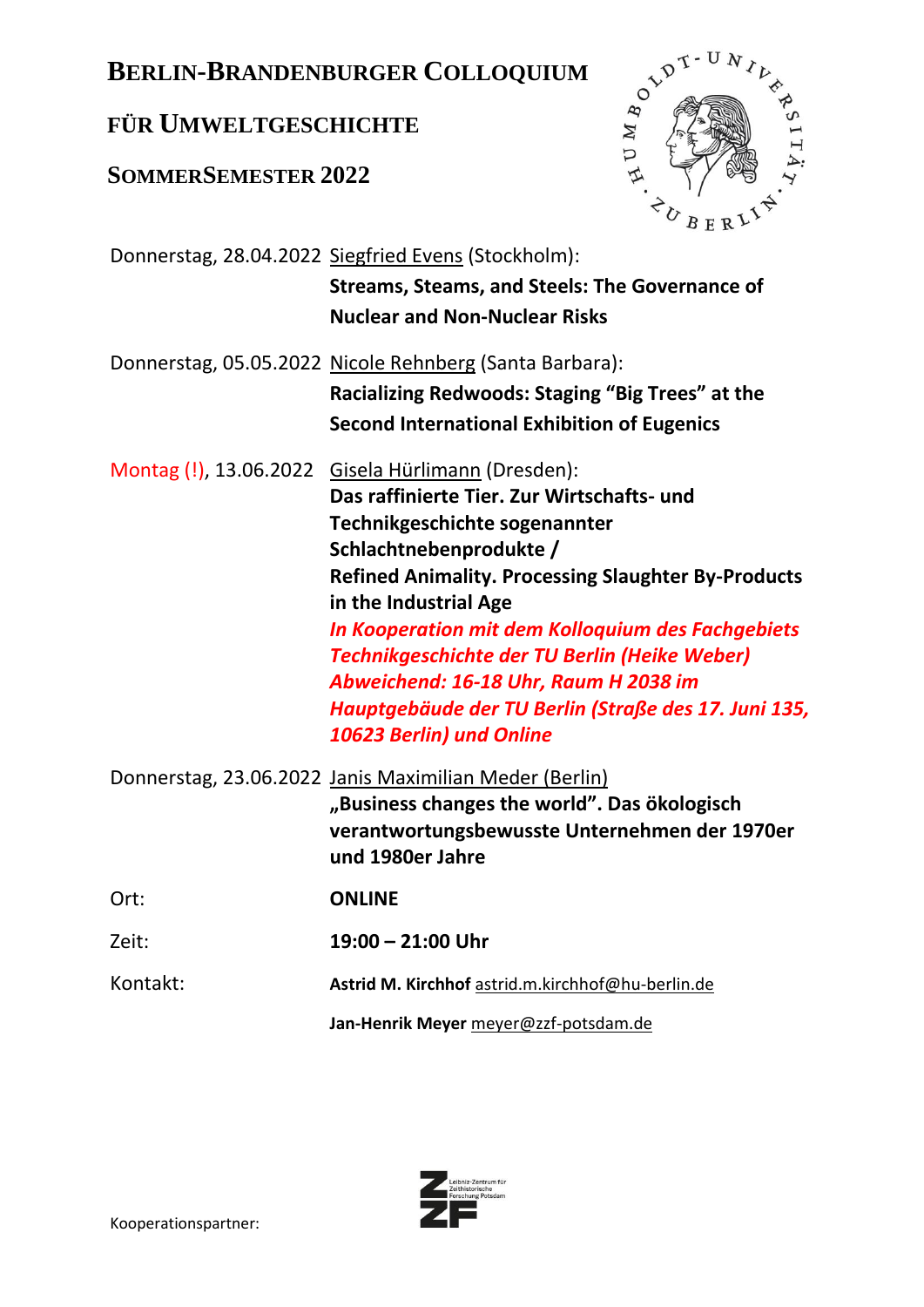### **FÜR UMWELTGESCHICHTE**

### **SOMMERSEMESTER 2022**



Mittwoch, 28.04.2022 Siegfried Evens (Stockholm): **Streams, Steams, and Steels: The Governance of Nuclear and Non-Nuclear Risks**

#### **Abstract:**

As light water reactors are increasingly seen as a solution to achieving a sustainable energy transition and battling the climate crisis, it is more important than ever to study what the risks of using water for nuclear power production are. However, the technologies that manage all that water (and steam) have not enjoyed much attention from historians. Therefore, my PhD research project 'Streams, Steams, and Steels' aims to study the governance of risk of these crucial reactor components and materials by national and international actors from a historical perspective. Relying on archival sources from the U.S., Sweden, France, and multiple international organisations, as well as interviews, this dissertation attempts to write a new, longue durée history of nuclear safety, going back to the origins of water and steam risk management. In such a history, it becomes clear that a hybrid nuclear safety regime was shaped between the 1950s and 1980s – by a multitude of 'nuclear' and 'non-nuclear' actors – which was the result of a confrontation between older 'non-nuclear' steam safety regimes and newer 'nuclear' risk prevention measures.

#### **Short Bio:**

**Siegfried Evens** specialises in the history of risk and disaster. He is currently a PhD candidate at the Royal Institute of Technology (KTH) in Stockholm. In his PhD thesis entitled *Streams, Steams, and Steels: The Governance of 'Nuclear' and 'Non-Nuclear' Risks*, he researches the history of nuclear safety governance with a focus on water and cooling systems. His project is a part of the ERCfunded NUCLEARWATERS-project, under the supervision of Per Högselius, which attempts to rewrite the history of nuclear energy with a focus on water.

Recent publications: Evens, Siegfried. «Les risques de refroidissment : l'eau comme frontière spatiale et temporelle de l'énergie nucléaire ». In: *Enquêter dans le nucléaire*. Rennes : Presses Universitaires de Rennes. 2022; (with Lindström, Kati et al.) "How Should History of Technology Be Written? Some Lessons from an Ongoing Research Project on the Global History of Nuclear Energy". *Technikgeschichte* 88 (2021); "The Seeds of a European Risk Society: Marcinelle and the European Coal and Steel Community". *European Review of History* 28, nr. 3 (2021); "A Complicated Way of Boiling Water: Nuclear Safety in Water History". *Water History* 12 (2020).

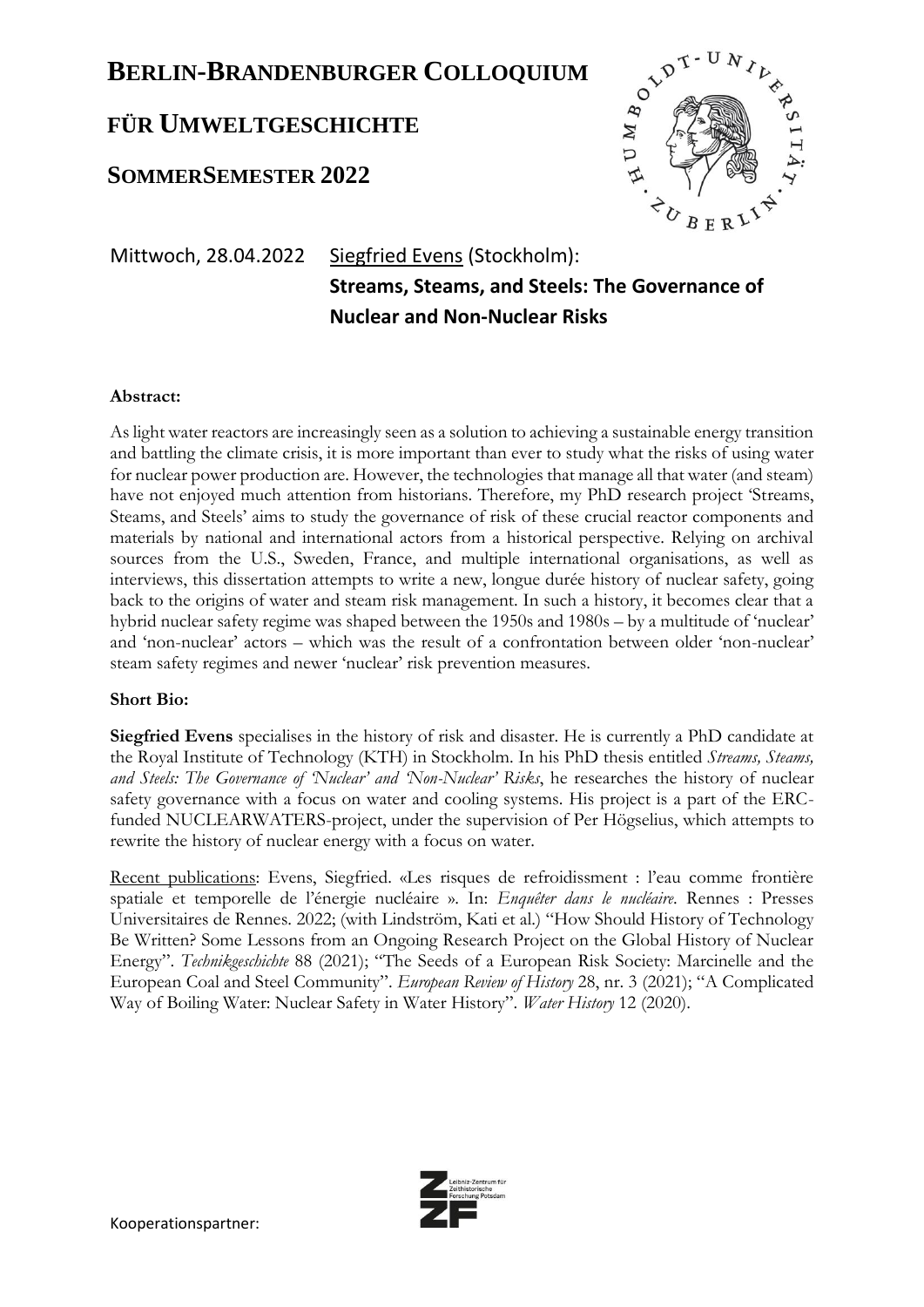### **FÜR UMWELTGESCHICHTE**

### **SOMMERSEMESTER 2022**



Mittwoch, 05.05.2022 Nicole Rehnberg (Santa Barbara): **Racializing Redwoods: Staging "Big Trees" at the Second International Exhibition of Eugenics**

#### **Abstract**

In this talk, I explore the exhibition that followed the Second International Congress of Eugenics held at the American Museum of Natural History in 1921 and how organizers used "Big Trees" (Coast Redwoods and Giant Sequoias) as a symbol, method, and data to showcase and promote eugenic agenda. Genealogists and life scientists have used trees as a symbol of life and connections changing over time, as well as a methodological tool to make sense and order of life. Eugenicists were no exception. Harry H. Laughlin and his assistant Alice M. Hellmer continued this practice and created the "Eugenics Tree" image in 1919, to assist in writing an article. The image featured "allied sciences" at the root of the tree, which showed how different disciplines naturally come together to create eugenics. Laughlin, head of the exhibition's committee, used the image and its organizing logic to create the exhibition's theme, "Eugenics and Allied Sciences," and the organization of its 131 displays. One of the displays materialized the symbol and the method of trees by presenting research using Big Tree rings as data that proved climatic changes due to immigration created civilization decline. I argue that the use of Big Trees as symbol, method, and data at the Second International Exhibition of Eugenics illustrates how eugenics and conservation worked in tandem, not just contemporaneously, controlling landscapes and human bodies and, at times, used the same methods to do so.

#### **Short Bio:**

**Nicky Rehnberg** is an environmental public historian and doctoral candidate at the University of California, Santa Barbara. Her dissertation, "White Roots, Redwoods: Racializing German and US Conservation, 1920-1945" examines how Coast Redwoods and Giant Sequoias were used transnationally as an object of racial science and a tool of white nationalism and white supremacy in the early twentieth century. It investigates how conservationists conflated forest and racial management in Germany and the US and shows the connections between conservation and eugenics, as it was literally displayed in natural history museums and public parks in Germany and the US. She is also a part of UCSB's and California State Parks' program History and Relevancy, in which she researches, writes, and creates programming on California history for the public.

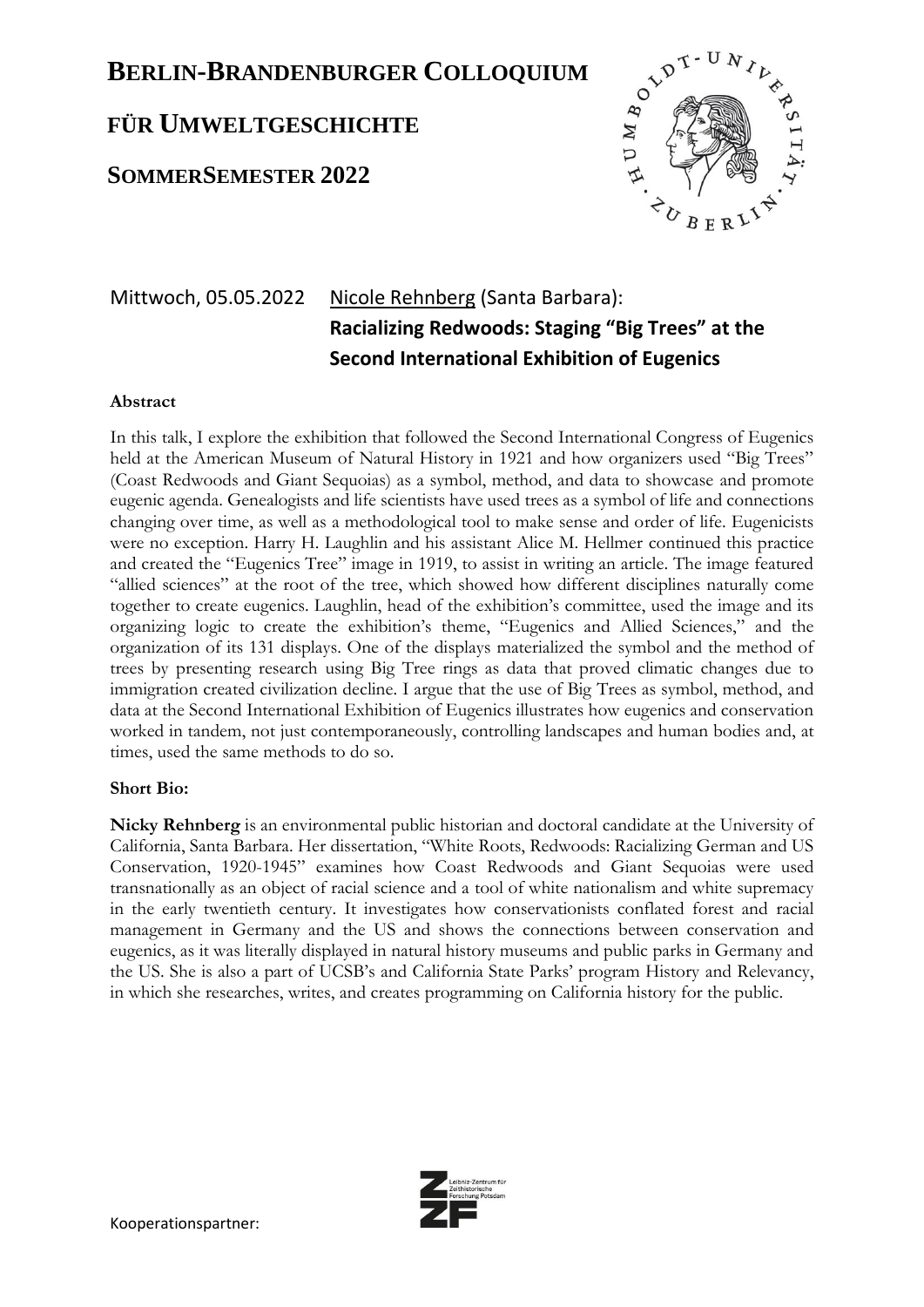## **FÜR UMWELTGESCHICHTE**

### **SOMMERSEMESTER 2022**



Montag (!), 13.06.2022 Gisela Hürlimann (Dresden): **Das raffinierte Tier. Zur Wirtschafts- und Technikgeschichte sogenannter Schlachtnebenprodukte / Refined Animality. Processing Slaughter By-Products in the Industrial Age** *In Kooperation mit dem Kolloquium des Fachgebiets Technikgeschichte der TU Berlin (Heike Weber) Abweichend: 16-18 Uhr, Raum H 2038 im Hauptgebäude der TU Berlin (Straße des 17. Juni 135, 10623 Berlin) und Online*

**Online-Login: [https://tu](https://tu-berlin.zoom.us/j/97539585492?pwd=UjRRMllYUnNoRTgyS05nSWRobXY3dz09)[berlin.zoom.us/j/97539585492?pwd=UjRRMllYUnNoRTgyS](https://tu-berlin.zoom.us/j/97539585492?pwd=UjRRMllYUnNoRTgyS05nSWRobXY3dz09) [05nSWRobXY3dz09;](https://tu-berlin.zoom.us/j/97539585492?pwd=UjRRMllYUnNoRTgyS05nSWRobXY3dz09) Meeting-ID: 975 3958 5492, Passwort: 99428074**

### **Abstract:**

In the fast growing cities of the late 19th century, the handling of slaughter waste became both an environmental challenge and a commercial chance. The newly constructed or reformed slaughterhouses were not only a site for the publicly regulated meat supply, but also part of the medical-hygienic and industrial complex. As such, they can be conceived as a trading zone for the afterlife of farm animals: for rendering their "biotrash" (Naomi Pfeiffer 2010) into a polyvalent resource for industrial, scientific and pharmaceutical uses. Quentin Deluermoz and François Jarrige (2017) ascribed farm animals the capacity to offer a subtle technology for human-animal interaction, and a constant potential for perfection. This is, though, not only true for animal labor or animal products such as milk, eggs, manure – and meat. Rather, it also applies to the refinement and usage of slaugther by-products in the industrial age – an underexplored dimension in animal or commodity history as well as in the history of technology.

### **Short Bio:**

**Gisela Hürlimann** is Professor for the History of Technology and for Economic History at the Technical University (TU) Dresden. Her current publications include *Not Paying Taxes. Histories of Tax Avoidance, Evasion and Resistance*, Routledge forthcoming 2022 (with K. Schönhärl and D. Rohde), *Staging History: Anniversaries in European Institutions of Higher Learning from 1850 to the Present*, De Gruyter 2022 (with A.F. Guhl) and *Auf den Spuren des Nutztiers* (*traverse* 2-2021, with A. Elsig et al.)